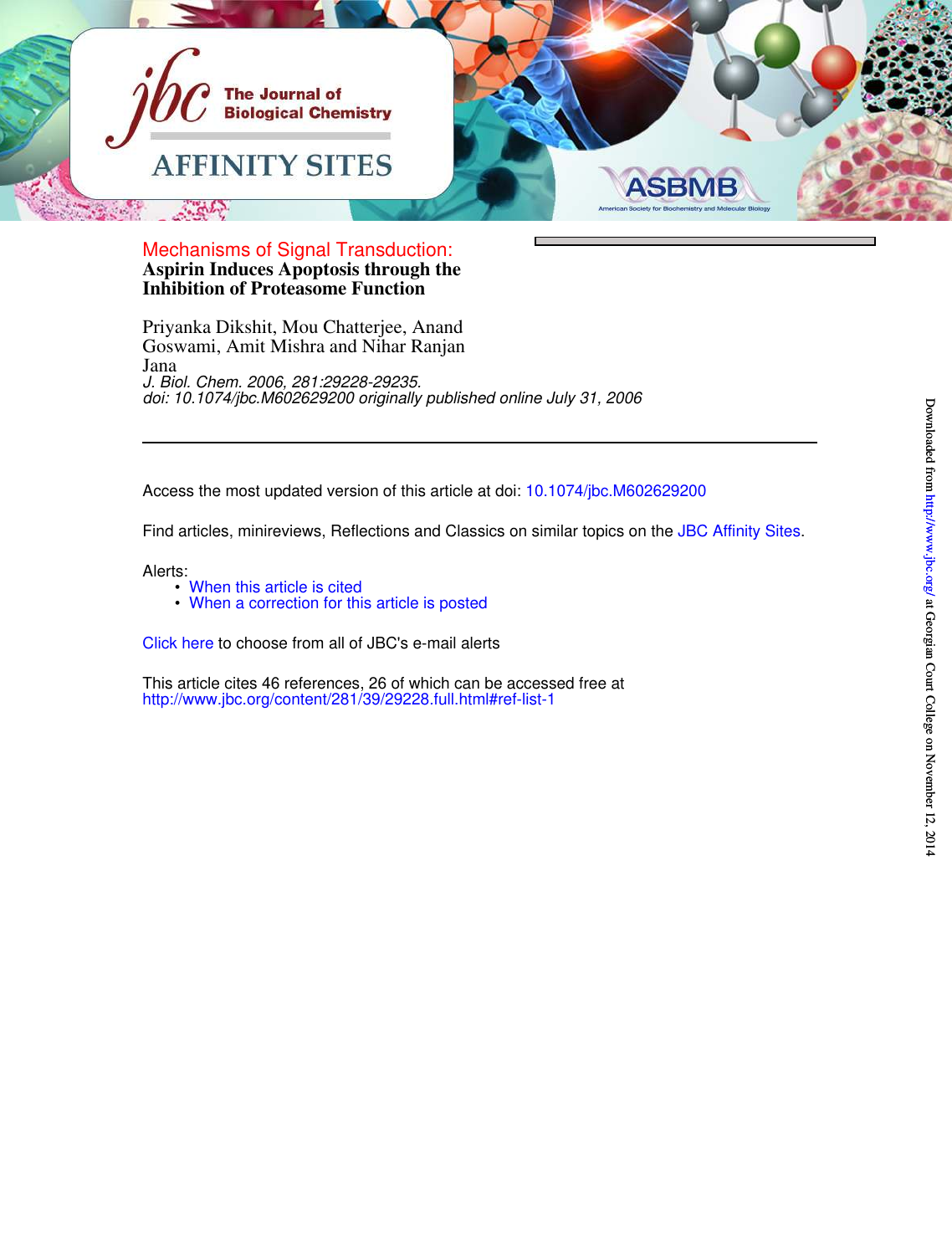# **Aspirin Induces Apoptosis through the Inhibition of Proteasome Function\***

Received for publication, March 21, 2006, and in revised form, July 17, 2006 Published, JBC Papers in Press, July 31, 2006, DOI 10.1074/jbc.M602629200

Priyanka Dikshit<sup>1</sup>, Mou Chatterjee, Anand Goswami, Amit Mishra<sup>1</sup>, and Nihar Ranjan Jana<sup>2</sup>

*From the Cellular and Molecular Neuroscience Laboratory, National Brain Research Centre, Manesar, Gurgaon 122050, India*

**Aspirin and other nonsteroidal anti-inflammatory drugs inhibit cell proliferation and induce apoptosis in various cancer cell lines, which is considered to be an important mechanism for their anti-tumor activity and prevention of carcinogenesis. However, the molecular mechanisms through which these compounds induce apoptosis are not well understood. Here we have found that aspirin treatment of the mouse Neuro 2a cells impaired the proteasome function and caused severe mitochondrial abnormalities. Treatment with aspirin lead to a dose- and time-dependent decrease in proteasome activity and an increase in the accumulation of ubiquitylated proteins in the cells, which correlated with its effect on cell death. Aspirin exposure also resulted in an increase in the half-life of pd1EGFP, a model substrate of proteasome, as well as various intracellular substrates** like Bax, I**κ**B-α, p53, and p27<sup>kip1</sup>. Aspirin-induced proteasomal **malfunction might be responsible, at least in part, for the downregulation of NF-B activity and neurite outgrowth. Finally, we have shown that aspirin treatment caused changes in the mitochondrial membrane potential, release of cytochrome c from mitochondria, and activation of caspase-9 and -3, which could be because of the proteasomal dysfunction.**

Aspirin and other nonsteroidal anti-inflammatory drugs (NSAIDs)<sup>3</sup> are well known to inhibit cyclooxygenase activity, the key enzyme in prostaglandin biosynthesis (1). However, several clinical observations and epidemiological and experimental studies found aspirin and other NSAIDs to be promising anti-cancer agents. Prolonged use of NSAIDs has been reported to reduce the risk of cancer of the colon and other gastrointestinal organs as well as cancer of the breast, prostrate, lung, and skin (2– 6). The chemopreventive properties of NSAIDs are the result of their ability to induce apoptosis and are possibly independent of their ability to inhibit cyclooxygenase activity

(7–14). Several mechanisms have been proposed for aspirininduced apoptosis, including activation of caspases (11–14), down-regulation of NF- $\kappa$ B activity (15–17), activation of ceramide pathway (18), up-regulation of several proapoptotic proteins (8, 11, 14, 19, 20), and generation of endoplasmic reticulum (ER) and oxidative stress (21, 22). Aspirin has been found to induce both the extrinsic (the death receptor) and intrinsic (the mitochondrial) pathway of caspase activation (10, 12, 14), but how it does so is not well understood. Aspirin can induce upregulation of Bax and down-regulation of Bcl-X<sub>L</sub> (11, 14, 19, 23). The alteration of the ratio of proapoptotic to antiapoptotic molecules could activate the mitochondrial pathway of apoptosis.

The ubiquitin proteasome system (UPS) is the major extra lysosomal pathway of the cells responsible for the intracellular protein degradation in eukaryotes (24). A protein to be degraded by this pathway is first covalently attached with multiple molecules of ubiquitin, and then the polyubiquitylated proteins are degraded by the 26 S proteasome. The 26 S proteasome is a multicatalytic proteinase complex, which contains 20 S proteasome as its proteolytic core. The 20 S proteasome has three different types of proteolytic activities. Those are chymotrypsin-like (Tyr or Phe at P1), trypsin-like (Arg or Lys at P1), and post-glutamyl peptidyl hydrolytic-like (Glu at P1) activities. The normal function of UPS is necessary for the cell growth by regulating the cell cycle through timely degradation of cyclins, cyclin-dependent kinases, and cyclin-dependent kinase inhibitors (24, 25). The proteasome is also associated with many other important functions including degradation of short-lived and misfolded proteins and several transcription factors (24).

Because the UPS is involved in the degradation of many short-lived proteins that are required for cell survival, it is expected that the dysfunction of this pathway will promote cell death. In fact, the pharmacological inhibition of proteasome function has been found to induce the dual apoptotic signaling pathways, depending on the cell types and conditions (26–32). Proteasomal inhibitors also inhibit NF-KB activity, induce oxidative and ER stress response, and activate various stress kinases (31, 33, 34). In the present investigation, we demonstrate that aspirin inhibits the proteasome function, induces mitochondrial abnormalities, and activates intrinsic pathway of apoptosis.

## **EXPERIMENTAL PROCEDURES**

Materials—Aspirin, 3-(4,5-dimethylthiazol-2-yl)-2,5-diphenyltetrazolium bromide (MTT), lactacystin, N-acetylcysteine (NAC), MG132, cycloheximide, proteasome and caspase substrates, rabbit polyclonal anti-ubiquitin, mouse monoclonal



<sup>\*</sup> This work was supported by a grant from the Department of Biotechnology, Government of India. The costs of publication of this article were defrayed in part by the payment of page charges. This article must therefore be hereby marked "*advertisement*" in accordance with 18 U.S.C. Section 1734 solely to indicate this fact.

<sup>&</sup>lt;sup>1</sup> Supported by a research fellowship from the Council of Scientific and Industrial Research, Government of India.

<sup>&</sup>lt;sup>2</sup> To whom correspondence should be addressed. Tel.: 91-124-2338922; Fax: 91-124-2338910; E-mail: nihar@nbrc.ac.in.

<sup>&</sup>lt;sup>3</sup> The abbreviations used are: NSAIDs, nonsteroidal anti-inflammatory drugs; ER, endoplasmic reticulum; UPS, ubiquitin proteasome system; MTT, 3-(4,5-dimethylthiazol-2-yl)-2,5-diphenyltetrazolium bromide; NAC, *N*-acetylcysteine; JC-1, 5,5', 6,6'-tetrachloro-1,1',3,3'-tetraethylbenzimidazolocarbocyanine iodide; HA, hemagglutinin; IKK $\beta$ , I<sub>K</sub>B kinase- $\beta$ ; GFP, green fluorescence protein; EGFP, enhanced green fluorescence protein; PBS, phosphate-buffered saline; Hsp, heat shock protein; MCA, methylcoumarinamide.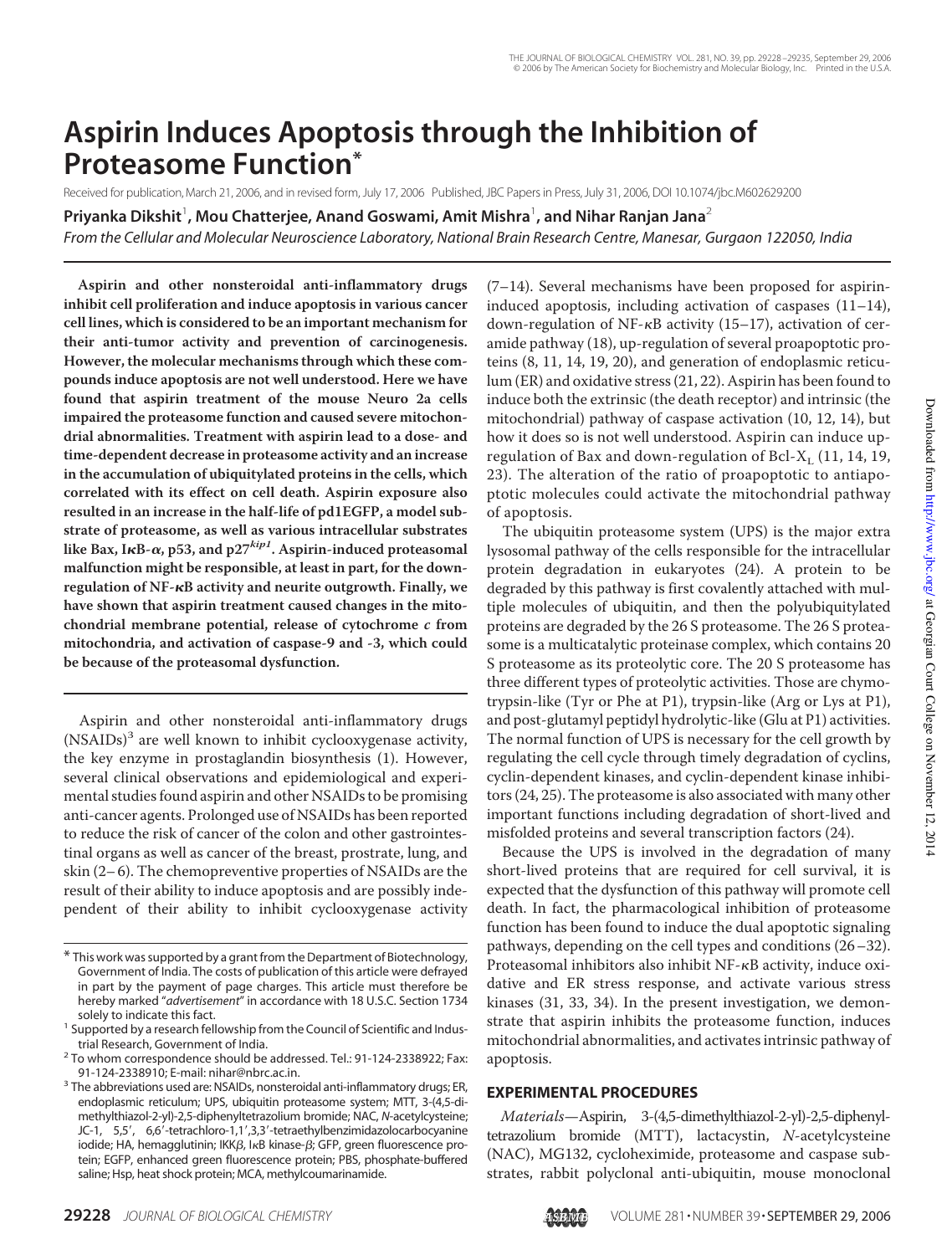anti- $\beta$ -tubulin, and all cell culture reagents were obtained from Sigma. Lipofectamine 2000 and JC-1 (5,5', 6,6'-tetrachloro-1,1,3,3-tetraethylbenzimidazolocarbocyanine iodide) were purchased from Invitrogen and Molecular Probes, respectively. Dual luciferase reporter gene assay kit was purchased from Promega. Mouse monoclonal anti-GFP and anti-HA were from Roche Applied Science; mouse monoclonal anti-cytochrome c and anti- $p27^{kip1}$  were from Pharmingen; and mouse monoclonal anti-I $\kappa$ B kinase- $\beta$  (IKK $\beta$ ), rabbit polyclonal anti-I $\kappa$ B- $\alpha$ , anti-phospho-I $\kappa$ B- $\alpha$ , anti-Bax, and anti-p53 were from Santa Cruz Biotechnology. Goat anti-rabbit IgG-fluorescein isothiocyanate was purchased from Vector laboratories, and horseradish peroxidase-conjugated anti-mouse and anti-rabbit IgG were from Amersham Biosciences. The source of plasmids ubiquitin (with HA tag), pd1EGFP-N1, Hsp70, and Hsp40 are described elsewhere (29, 35). I $\kappa$ B- $\alpha$ -EGFP plasmid was purchased from BD Biosciences.

Cell Culture, Treatments, and Viability Assay—Neuro 2a, COS-1, and HeLa cells were cultured in Dulbecco's modified Eagle's medium supplemented with 10% heat-inactivated fetal bovine serum and penicillin/streptomycin antibiotics. For routine experiments, the cells were plated onto a 6-well tissue culture plate at subconfluent density. After 24 h of plating, cells were treated with different doses of aspirin and MG132 for different time periods and then processed for immunoblotting experiments. For cell viability assay, cells  $(5 \times 10^3 \text{ cells/well})$ were seeded into 96-well plates, and 24 h after seeding, medium was replaced and cells were treated with different doses of aspirin alone or along with NAC. In some experiments, the cells were plated onto 48-well tissue culture plates. On the following day, cells were transfected with Hsp40 and Hsp70 plasmids. Twenty-four hours later, cells were treated with different doses of aspirin and then processed for cell viability assay. Cell viability was measured by MTT assay and trypan blue dye exclusion method. Statistical analysis was performed using Student's t test, and  $p < 0.05$  was considered to indicate statistical significance.

Co-immunoprecipitation and Immunoblotting Experiment— Twenty-four hours after transfection of pd1EGFP plasmids, cells were treated with different doses of aspirin and MG132 for 8 h. Cells were then washed with cold PBS, scraped, pelleted by centrifugation, and lysed on ice for 30 min with Nonidet P-40 lysis buffer (50 mM Tris, pH 8.0, 150 mM NaCl, 1% Nonidet P-40, complete protease inhibitor mixture). Cell lysates were briefly sonicated, centrifuged for 10 min at 15000  $\times$  g at 4 °C, and the supernatants (total soluble extract) were used for immunoprecipitation. Protein concentration was measured according to the method of Bradford using bovine serum albumin as a standard (36). For each immunoprecipitation experiment,  $200 - \mu$ g protein in 0.2 ml of Nonidet P-40 lysis buffer was incubated with 5  $\mu$ l (2.5  $\mu$ g) of GFP antibody. After overnight incubation at  $4^{\circ}$ C with rotation, 20  $\mu$ l of protein G-agarose beads were added, and incubation was continued at 4 °C for 5 h. The beads were washed six times with Nonidet P-40 lysis buffer. Bound proteins were eluted from the beads with SDS  $(1\times)$  sample buffer, vortexed, boiled for 5 min, and analyzed by immunoblotting. The total cell lysate or the immunoprecipitated proteins were separated through SDS-polyacrylamide gel electrophoresis and transferred onto polyvinylidene difluoride membranes. The membranes were successively incubated in blocking buffer (5% skim milk in TBST (50 mm Tris, pH 7.5, 0.15 M NaCl, 0.05% Tween)) with primary antibody in TBST and then with secondary antibody conjugated with horseradish peroxidase in TBST. Detection was carried out with enhanced chemiluminescence reagent. All primary antibodies were used in 1:1000 dilutions for immunoblotting.

In Vitro Kinase Assay—Neuro 2a cells were transiently transfected with the  $I \kappa B$ - $\alpha$ -EGFP plasmid, and 24 h later the cells were collected and lysed in 400  $\mu$ l of buffer A (20 mm Tris-HCl, pH 7.5, 1% Triton X-100, 0.5% deoxycholate, 5 mm EGTA, 150 m<sub>M</sub> NaCl, 10 m<sub>M</sub> NaF, 1 m<sub>M</sub> dithiothreitol, 1 m<sub>M</sub> sodium orthovanadate, and complete protease inhibitor mixture). Cell lysates were immunoprecipitated with IKK $\beta$  and GFP antibodies. Immune complex was washed twice with buffer A and then equal amounts of immunoprecipitated proteins were incubated with or without different doses of aspirin for 30 min at 4 °C, and in vitro kinase assay was performed at 30 °C for 30 min as described elsewhere (37). The samples were then subjected to immunoblotting using phospho-I $\kappa$ B- $\alpha$  and IKK $\beta$  antibodies.

Measurement of Mitochondrial Membrane Potential and Cytochrome c Release—Neuro 2a cells were plated onto a 60-mm tissue culture plate at subconfluent density. Twentyfour hours later, cells were exposed to different doses of aspirin and MG132 for 12 h and then incubated with 5  $\mu$ M JC-1 fluorescence dye for 30 min in the  $CO<sub>2</sub>$  incubator and washed several times with PBS prewarmed at 37 °C. Mitochondrial membrane potential was evaluated qualitatively under a fluorescence microscope using 568-nm filter.

To study the release of cytochrome  $c$  from mitochondria, Neuro 2a cells grown on chamber slides were treated with different doses of aspirin and MG132. Twelve h after treatment, cells were washed twice with PBS, fixed with 4% paraformaldehyde in PBS for 20 min, permeabilized with 0.5% Triton X-100 in PBS for 5 min, washed extensively and then blocked with 5% nonfat dried milk in TBST for 1 h. Primary antibody (anticytochrome c) incubation was carried out overnight at 4 °C. After several washings with TBST, cells were incubated with fluorescein isothiocyanate-conjugated secondary antibody for 4 h, washed several times, and visualized using a fluorescence microscope. The digital images were assembled using Adobe Photoshop. To evaluate the release of cytochrome c from mitochondria by immunoblotting, Neuro 2a cells were grown on tissue culture dishes, and the cells were then treated with different doses of aspirin for 12 h. The cells were collected by scraping, washed in the PBS followed by sucrose buffer (20 mm HEPES, pH 7.5, 10 mm KCl, 1.5 mm  $MgCl<sub>2</sub>$ , 1 mm EDTA, 1 mm EGTA, 1 mm dithiothreitol, and 0.1 mm phenylmethylsulfonyl fluoride containing 250 mm sucrose), and resuspended in the same buffer. After 1 h of incubation on ice, cells were lysed by Dounce homogenizer of B-type pestle with 30 strokes. Homogenates were centrifuged at  $750 \times g$  for 10 min at 4 °C, and the supernatants were recentrifuged at  $10,000 \times g$  for 15 min at 4 °C. The final supernatants were used for immunoblotting experiments of cytochrome c.

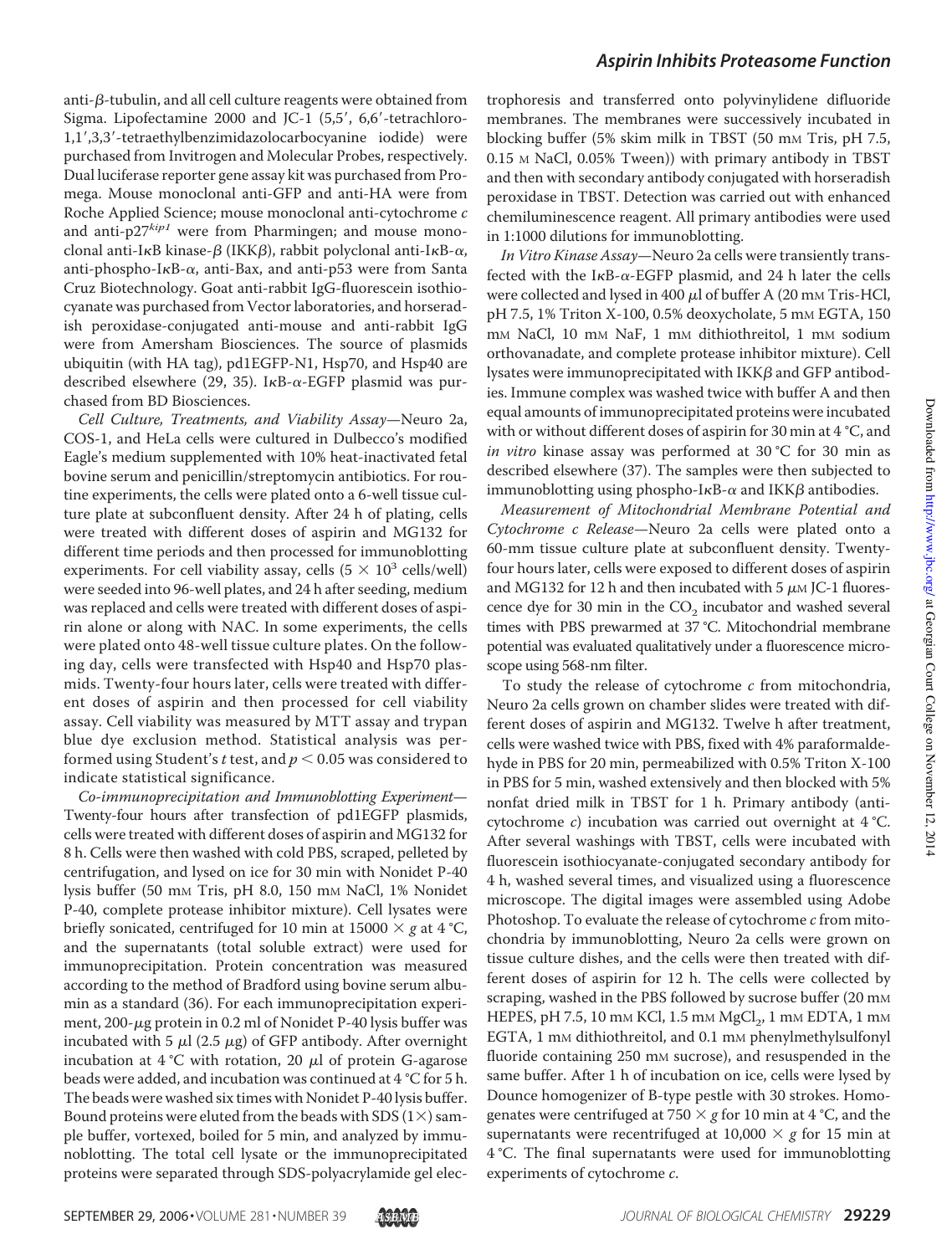

FIGURE 1. **Aspirin induces cell death.** *A*, mouse Neuro 2a cells were plated onto 96-well tissue culture plates. Cells were left untreated or treated with different doses of aspirin for 24 h. Cell viability was measured by MTT assay. ' *p* 0.01 as compared with control. *B*, cells were plated as described in *A* and then exposed to either aspirin alone or along with different doses of NAC for 24 h. Cell viability was assayed by trypan blue dye exclusion method. \*, *p* 0.01 as compared with aspirin-treated experiments. *C*, cells were plated onto 48-well tissue culture plates and transiently transfected with empty pcDNA, Hsp40, and Hsp70 expression plasmids. Twenty-fours hours later, cells were left untreated or were treated with different doses of aspirin for another 24 h. Cell viability was determined by MTT assay.  $\ast$ ,  $p < 0.01$  as compared with empty pcDNA-transfected and aspirin-treated experiments.

Assay of Proteasome, and Caspase-9- and Caspase-3-like Protease Activity—The cells were plated onto a 6-well tissue culture plate, and on the following day, cells were treated with varying doses of aspirin and MG132 for different time periods. Cells were then isolated and processed for proteasome activity assay as described earlier (29). The substrates Succinyl-Leu-Leu-Val-Tyr-MCA and benzyloxycarbonyl-Leu-Leu-Glu-MCA were used to determine chymotrypsin and post-glutamyl peptidyl hydrolytic-like activity, respectively. To evaluate the direct effect of aspirin on the protease activity of proteasome, pure 20 S proteasome (250 ng/reaction) was used instead of cell supernatant in the protease activity assay buffer. Protease activities at a particular time point (30 min) within the linear range were used to calculate the data. The fluorescence intensity was measured at 380 nm excitation and 460 nm emissions using a fluorescence plate reader. The caspase-9- and -3-like protease activities were determined as described earlier (32). The substrates Ac-Asp-Glu-Val-Asp-MCA and Ac-Leu-Glu-His-Asp-MCA were used to determine the caspase-3- and -9-like protease activity, respectively.

Cycloheximide-Chase Experiment—Neuro 2a cells were plated onto a 6-well tissue culture plate and on the following day, cells were chased with  $15 \mu g/ml$  of cycloheximide for different time periods in the presence or absence of aspirin. Cells collected at each time point were then processed for immuno-



FIGURE 2. **Aspirin inhibits proteasome activity.** Neuro 2a cells were exposed to different doses of aspirin for 8 h (A) or treated with 10 mm aspirin for different time periods (*B*). Cells were then collected and processed for proteasome activity assays (chymotrypsin and post-glutamyl peptidyl hydrolytic-like protease activity) as described under "Experimental Procedures." *C*, COS-1 and HeLa cells were treated with either different doses of aspirin or MG132 for 8 h. Cells were collected and subjected to proteasome activity (chymotrypsin-like) assay. *D*, partially purified 20 S proteasome was incubated with different doses of aspirin and proteasome inhibitors MG132 and lactacystin (*Lact*) in the presence of chymotrypsin-like substrate of proteasome. In *A*, *B*, and *C*, all the treatment groups show significant inhibition (*p* 0.01) of proteasome activity as compared with control.  $*, p < 0.01$  as compared with control.

blotting using antibodies against Bax, I<sub>K</sub>B- $\alpha$ , p53, p27<sup>kip1</sup>, and  $\beta$ -tubulin. In some experiments, Neuro 2a cells were transiently transfected with pd1EGFP plasmids, and 24 h later, cells were chased with cycloheximide as described above. The collected cells at each time points were then processed for immunoblotting using anti-GFP.

Reporter Gene Assay—Neuro 2a cells were plated onto 6-well tissue culture plates at a subconfluent density. Twenty-four hours later, cells were transiently transfected with  $NF - \kappa B$ -luciferase and pRL-SV40 plasmids together using Lipofectamine 2000 reagent according to the manufacturer's instructions. Transfection efficiency was about 80–90%. Twenty-four hours posttransfection, cells were treated with different doses of aspirin and then processed for luciferase assay. Luciferase activity was measured using a dual luciferase reporter assay system according to the manufacturer's instructions. pRL-SV40 plasmid was used for co-transfection to normalize the data, and it was transfected at avery low concentration (150-fold lower than  $NF$ - $\kappa$ B luciferase plasmid). The data were represented as relative luciferase activity (the ratio of firefly to Renilla values).

## **RESULTS**

Aspirin Inhibits Growth and Induces Apoptosis in Neuro 2a Cells—Aspirin and other NSAIDs have been found to induce apoptosis in many cell types. Here we first tested the effect of aspirin on the viability of mouse Neuro 2a neuroblastoma cells. The cells were plated onto 96-well tissue culture plates, and on the following day, the cells were exposed to the different doses of aspirin for 24 h. The cell viability was determined by MTT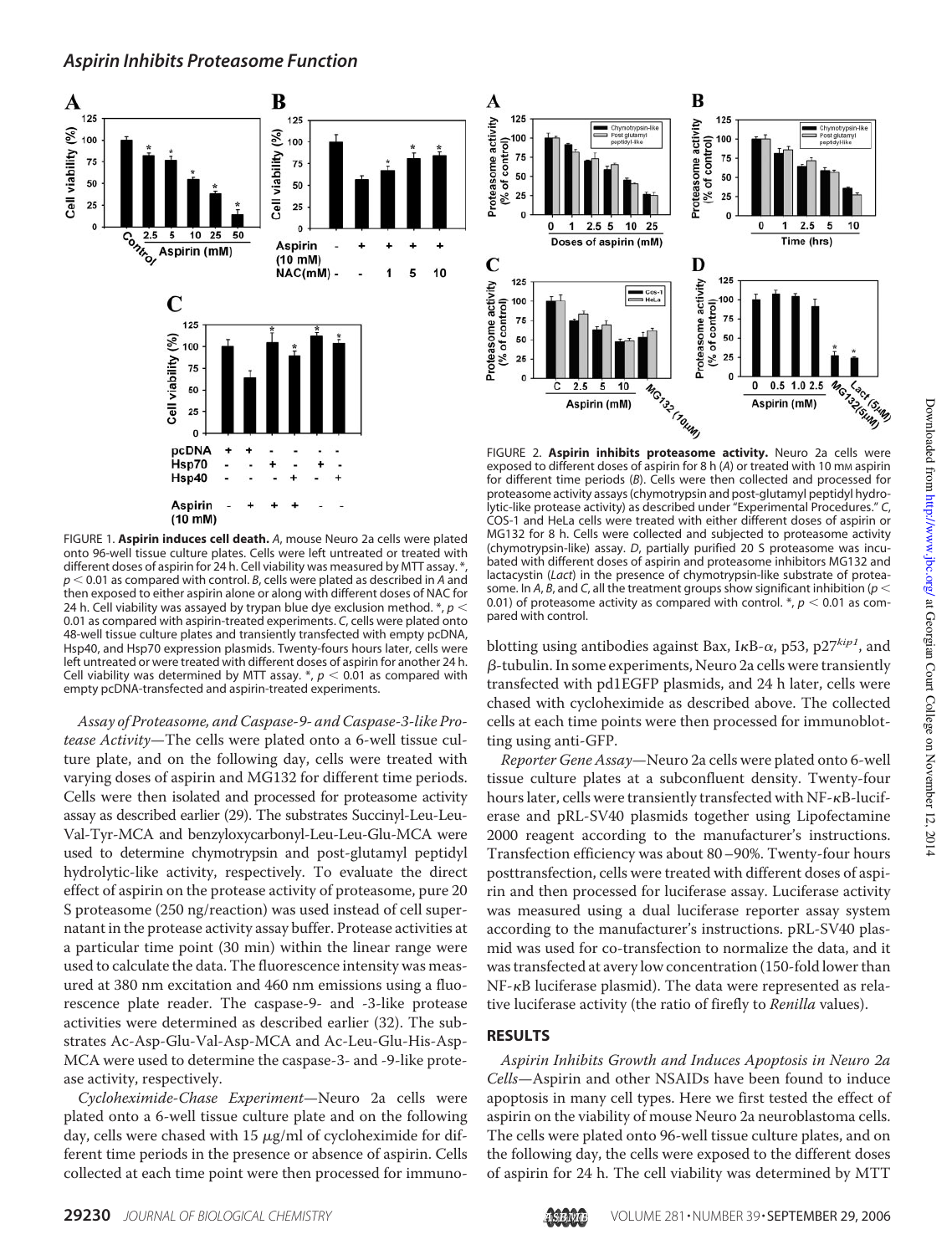assay. As shown in Fig. 1, treatment with aspirin dose dependently reduced the cell viability. Aspirin at a dose of 2.5 mm (the concentration that can be found in the serum of patients treated with aspirin for chronic inflammatory diseases (38)) significantly increased the cell death to about 15 and 35% after 24 and 48 h of exposure, respectively, but how aspirin induced the cell death program was not very clear. NSAIDs have been found to induce the expression of heat shock proteins (Hsps) and gener-



FIGURE 3. **Aspirin treatment leads to increased accumulation of ubiquitylated proteins.** *A*, Neuro 2a cells were treated with different doses of aspirin for 8 h, and cell lysates were made and processed for immunoblotting using ubiquitin and  $\beta$ -tubulin antibodies. *B*, Neuro 2a cells were transiently transfected with HA-ubiquitin expression plasmid. Twenty-four hours later, cells were treated with different doses of aspirin as described in *A*. The cell lysates were processed for immunoblotting using anti-HA and anti- $\beta$ -tubulin.



FIGURE 4. **Aspirin exposure decreases the turnover of the destabilized EGFP.** *A*, Neuro 2a cells were transiently transfected with pd1EGFP plasmid as described under "Experimental Procedures." Twenty-four hours posttransfection, cells were treated with cycloheximide (15  $\mu$ g/ml) and chased in the presence or absence of 10 mm aspirin for different time periods. Blot was detected with GFP and  $\beta$ -tubulin antibodies. B, quantitation of the d1EGFP protein levels in the chase experiment as described in *A* is from two independent experiments, each performed in duplicate. Quantitation was performed using NIH Image analysis software. Data were normalized against  $\beta$ -tubulin. Aspirin treatment significantly increased ( $p < 0.01$ ) the levels of d1EGFP protein in comparison with control at all the time points tested. *C*, Neuro 2a cells were transiently transfected and treated with different doses of aspirin as described in *A*. Cell lysates were made and subjected to immunoprecipitation using anti-GFP. Blot was sequentially detected with ubiquitin and GFP antibodies.

#### *Aspirin Inhibits Proteasome Function*

ate the oxidative and ER stress (21, 22). Therefore, we presumed that aspirin-induced apoptosis might be because of the induction of stress responses. To test this hypothesis, we checked the role of antioxidant NAC and the overexpression of various heat shock proteins on aspirin-induced cell death. The treatment of NAC dose dependently rescued aspirin-induced cell death (Fig. 1B). Aspirin-induced cell death was also prevented upon overexpression of Hsp70 and Hsp40 chaperones (Fig. 1C).

Aspirin Inhibits the Proteasome Function—We next tried to explore the mechanism of aspirin-induced stress responses in the cells. Because the inhibition of proteasomal function induces the stress responses inside the cells, we checked the possible role of aspirin on proteasomal dysfunction. As shown in Fig. 2,  $A$  and  $B$ , dose and time dependently, aspirin treatment of Neuro 2a cells inhibits various protease activities of proteasome. Aspirin exposure at doses of 2.5, 5, and 10 mm for 8 h caused about 25, 40, and 60% inhibition of proteasome activity, respectively. Aspirin also inhibited the proteasome activity in HeLa and COS-1 cells (Fig. 2C). In many experiments, we used 10 mM aspirin to reduce the time of exposure.

Because aspirin inhibits the proteasome activity in cell culture, we were further interested to know the possible mechanism of proteasome inhibition. Therefore, we tested the direct effect of aspirin on proteasome activity. The partially purified 20 S proteasome was incubated with varying doses of aspirin in the presence of chymotrypsin-like protease substrate. Fig. 2D

> shows that aspirin had no effect on the protease activity of the purified 20 S proteasome. Proteasome inhibitors MG132 and lactacystin were used as positive controls, and they dramatically decreased the proteasome activity. Thus our results suggest that aspirin-induced proteasomal inhibition is mediated indirectly.

To reconfirm the aspirin-induced proteasomal malfunction in cell culture, we checked the ubiquitylation profile because inhibition of proteasome function would lead to the increased accumulation of ubiquitylated derivatives of various proteins. Fig. 3 shows that the exposure to aspirin caused a dose-dependent increase in the accumulation of ubiquitylated derivatives of various cellular proteins. To further confirm the accumulation of ubiquitylated proteins upon aspirin treatment, we transiently transfected Neuro 2a cells with HA-ubiquitin plasmids and then treated them with different doses of aspirin. The blot was detected with HA antibody. In this case, we also detected an increased accumulation of HAtagged ubiquitylated proteins and

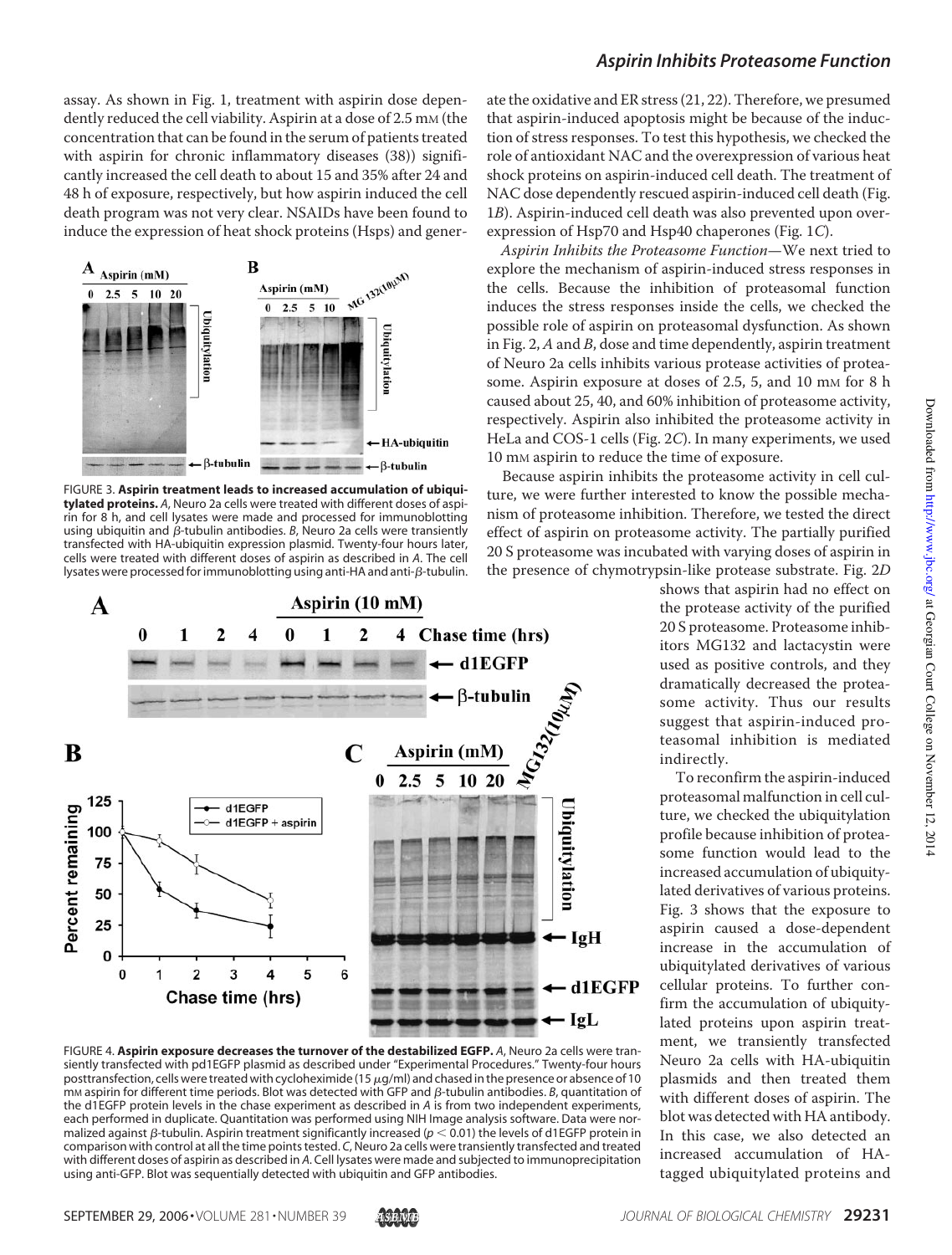#### *Aspirin Inhibits Proteasome Function*



FIGURE 5. **Aspirin treatment increases the stability of IB-**- **and down-regulates the NF-B activity.** *A*, Neuro 2a cells were treated with different doses of aspirin and MG132 for 8 h. The cells were collected and processed for immunoblotting using  $I \kappa B$ - $\alpha$  and  $\beta$ -tubulin antibodies. *B*, the cells were treated with 15  $\mu$ g/ml cycloheximide and chased in the presence and absence of aspirin for different time periods. The blot was detected with l<sub>K</sub>B-α and β-tubulin antibodies. C, quantitation of l<sub>K</sub>B-α protein levels in the chase experiment as described in *B* is from three independent experiments. Data were normalized against  $\beta$ -tubulin. Aspirin treatment significantly increased ( $p < 0.01$ ) the accumulations of  $I_{\rm R}$ - $\alpha$  in comparison with control at all the time points tested. *D*, Neuro 2a cells were transiently transfected with NF-<sub>KB</sub> luciferase and pRL-SV40 plasmids. Twenty-four hours after posttransfection, cells were treated with different doses of aspirin for 8 h. Cells were then collected and processed for dual luciferase reporter gene assay.  $*, p < 0.01$  as compared with control.  $E$ , COS-1 and HeLa cells were treated with different doses of aspirin as described in *A*. Cells were collected and processed for immunoblotting using l<sub>K</sub>B-α and β-tubulin antibodies. *F*, effect of aspirin on IKKβ activity. Neuro 2a cells were transiently transfected with  $1 \kappa B$ - $\alpha$ -EGFP construct. Twenty-four hours later, the cells were lysed, and IKK $\beta$  and I $\kappa$ B- $\alpha$ -EGFP proteins were immunoprecipitated using their respective antibodies. Equal amounts of immunoprecipitated proteins were incubated with or without 2.5 and 5 mm aspirin for 30 min at 4 °C, and then an *in vitro* kinase assay was performed at 30 °C for 30 min as described under "Experimental Procedures." The samples were then processed for immunoblotting using phospho-I $\kappa$ B- $\alpha$  and IKK $\beta$  antibodies.

a subsequent decrease in the free HA-tagged ubiquitin levels (Fig. 3B).

Aspirin Treatment Decreases the Turnover of a Model Substrate of Proteasome—Aspirin-induced proteasomal dysfunction was further confirmed by using destabilized enhanced green fluorescent protein (d1EGFP), a model substrate for proteasome with 1 h of half-life. The pd1EGFP vector contains multiple proline, glutamic acid, serine, and threonine signal sequence in its C terminus, which can be targeted for degradation by proteasome. The proteasomal malfunction will increase the half-life of this protein. Neuro 2a cells were transiently transfected with the pd1EGFP expression plasmids, and then the cells were chased with cycloheximide in the presence or absence of 10 mm aspirin. Results show that the treatment with 10 mM aspirin increased the half-life of d1EGFP proteins by about 3.5-fold (Fig. 4,  $A$  and  $B$ ). In another experiment, Neuro

2a cells were transiently transfected with pd1EGFP plasmids and then treated with varying doses of aspirin and MG132. The cell lysates were then processed for co-immunoprecipitation experiment using anti-GFP, and the blot was detected sequentially with ubiquitin and GFP antibody. As expected, aspirin treatment, like MG132, resulted in increased accumulations of ubiquitylated d1EGFP proteins (Fig. 4C).

Exposure to Aspirin Increases the Half-life of Various Cellular Substrates of Proteasome—Because aspirin increases the half-life of a model substrate of proteasome, we next tested its effect on the half-life of other cellular target substrates. First, we checked the effect of aspirin on the accumulations and degradations of  $I\kappa B$ - $\alpha$  and the down-regulation of  $NF$ - $\kappa$ B activity. As shown in Fig. 5,  $A - C$ , the treatment with aspirin caused a dose-dependent increase in accumulation and increased half-life of  $I \kappa B$ - $\alpha$ . This increased half-life of  $I\kappa B$ - $\alpha$  might be involved, at least in part, in the down-regulation of the NF- $\kappa$ B-dependent transcriptional activity (Fig. 5D). Aspirin-induced increased accumulation of  $I \kappa B$ - $\alpha$  is not only observed in Neuro 2a cells but also can be detected in COS-1 and HeLa cells (Fig. 5E). Aspirin at a dose of 5 mM caused about 3-fold increase in the accumulation of  $I<sub>K</sub>B- $\alpha$  in COS-1$ and HeLa cells. However, an earlier report demonstrated the enhanced degradation of  $I \kappa B - \alpha$  in aspirintreated colon cancer cells (39).

Therefore, the effect of aspirin on  $I \kappa B$ - $\alpha$  might be cell-specific. Interestingly, aspirin-induced  $NF-\kappa B$  inhibition was much more dramatic than the proteasomal inhibition. This suggests that proteasomal dysfunction is not the only reason for aspirin-induced NF- $\kappa$ B inhibition. In fact, earlier report demonstrated the specific inhibition of  $IKK\beta$  induced by aspirin both in vitro and also in COS-1, HeLa, and LNCaP cells (15). We have also found similar results in Neuro 2a cells (Fig. 5F). Therefore, it is possible that aspirin-induced inhibition of IKK $\beta$  and proteasome activity both might be involved in the down-regulation of  $NF$ - $\kappa$ B activity.

Next, we checked the half-life of three other known substrates of proteasome, Bax, p53, and  $p27^{kip1}$ . As expected the half-life of Bax, p53, and  $p27^{kip1}$  were dramatically increased upon treatment with aspirin (Fig. 6). Aspirin at a dose of 10 mm increased the half-life of Bax, p53, and  $p27^{kip1}$  by about 4-fold.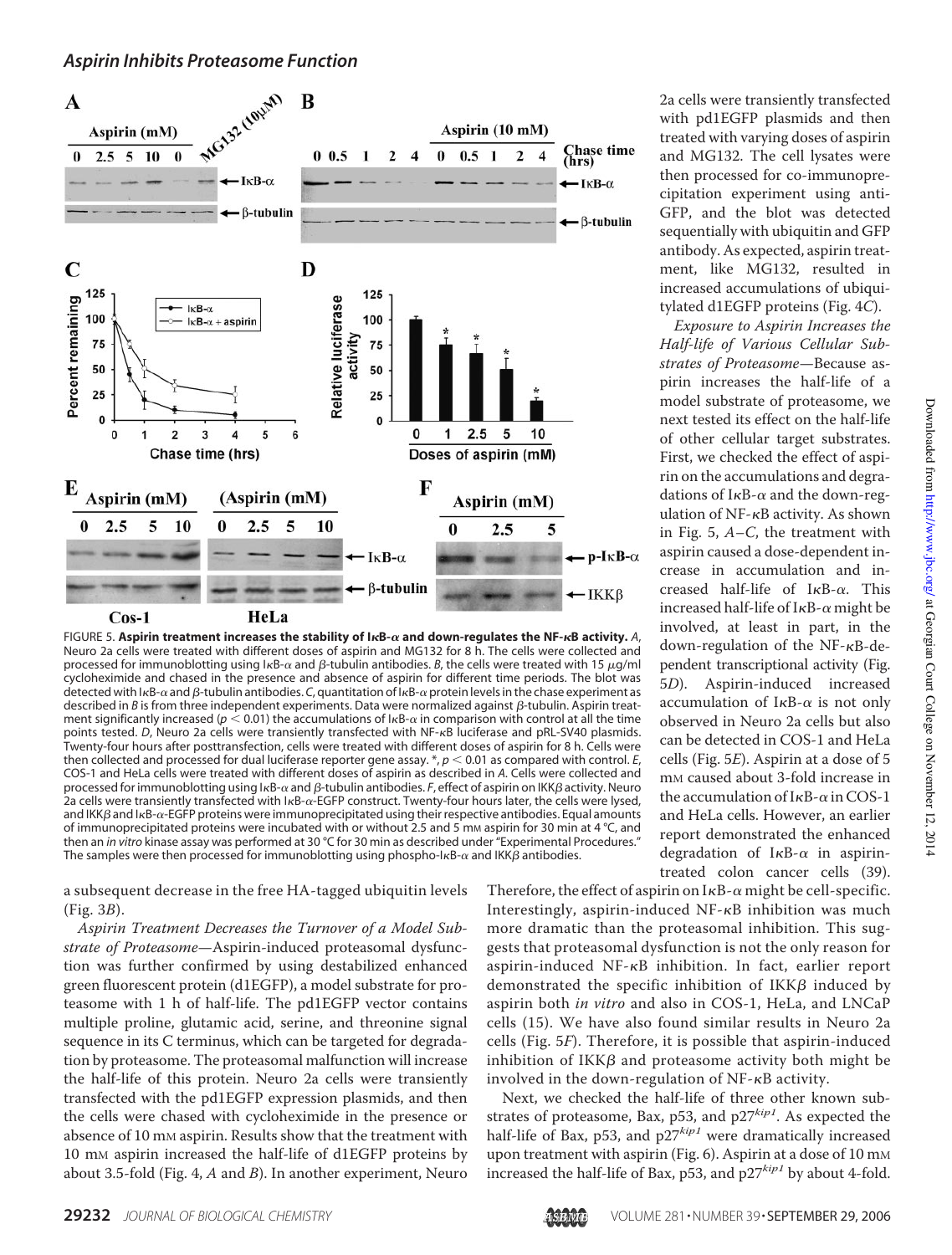

FIGURE 6. **Aspirin treatment increases the half-life of Bax, p27***kip1***, and p53.** *A*, Neuro 2a cells were treated with cycloheximide and chased in the presence and absence of 10 mm aspirin for different time periods as described in the legend to Fig. 5. Cells were collected and subjected to immunoblotting using antibodies against Bax, p27<sup>kip1</sup>, p53, and *β*-tubulin. *B*, quantitation of<br>Bax, p27<sup>kip1</sup>, and p53 protein levels in the chase experiment as described in *A* from three independent experiments. Data were normalized against  $\beta$ -tubulin. Aspirin treatment significantly increased ( $p < 0.01$ ) the accumulations of p53, p27*kip1*, and Bax in comparison with control at all the time points tested.

The increased accumulation of Bax, p53, and  $p27^{kip1}$  might result in the cell cycle arrest and apoptosis.

Aspirin Induces Mitochondrial Membrane Depolarization, Cytochrome c Release, and Activation of Caspases—Because proteasomal inhibition induces the mitochondrial pathway of apoptosis, we next checked the effect of aspirin on the mitochondrial membrane depolarization and cytochrome c release. Neuro 2a cells were exposed to different doses of aspirin for different time periods and then subjected to JC-1 staining to study the changes in the mitochondrial membrane potential or processed for immunofluorescence staining of cytochrome c. JC-1 is a voltage-sensitive fluorescence dye that specifically detects the polarized mitochondria as red, and the depolarized membrane becomes green. The treatment with aspirin dose dependently decreased the mitochondrial membrane potential as evident from the loss of red-dotted mitochondrial staining (Fig. 7, top panel). Aspirin treatment also dose dependently induced the cytochrome  $c$  release from the mitochondria (Fig. 7, bottom panel, and Fig. 8A).

Because the caspase-9 activation is initiated with the release of  $c$ ytochrome  $c$  from mitochondria followed by binding to apoptosis protease-activating factor-1, we further examined the activation of caspase-9 and subsequent events upon aspirin treatment. As shown in Fig. 8B, aspirin exposure dose dependently increased the



FIGURE 7. **Aspirin exposure results in dose-dependent changes in the mitochondrial membrane potential and release of cytochrome** *c***.** Neuro 2a cells were treated with either different doses of aspirin or MG132 for 12 h and then subjected to JC-1 staining to study the changes in mitochondrial membrane potential (*top panel*) and to immunofluorescence staining using cytochrome *c* antibody (*bottom panel*). *a*, control; *b*, aspirin (2.5 mM); *c*, aspirin

activity of both caspase-9 and -3. The MG132 was used as a positive control.

Treatment with Aspirin Induces Neurite Outgrowth—The impairment of proteasome function is also known to induce the neurite outgrowth. Because aspirin inhibits the proteasome function, we further tested its possible effect on neurite outgrowth. As shown in Fig. 9, aspirin exposure induced the neurite outgrowth like proteasome inhibitor, MG132, depending upon the dose. Approximately 50% of the cells looked bipolar (having two neurites), and the rest were round at a 10 mm dose. Aspirin-induced neurite outgrowth could be because of the increased accumulation of  $p27^{kip1}$  or ubiquitylated proteins.

#### **DISCUSSION**

 $(10 \text{ mm})$ ; *d*, MG132 (5  $\mu$ m).

Apart from the classical anti-inflammatory function, aspirin and other NSAIDs exhibit an antiproliferative effect because of

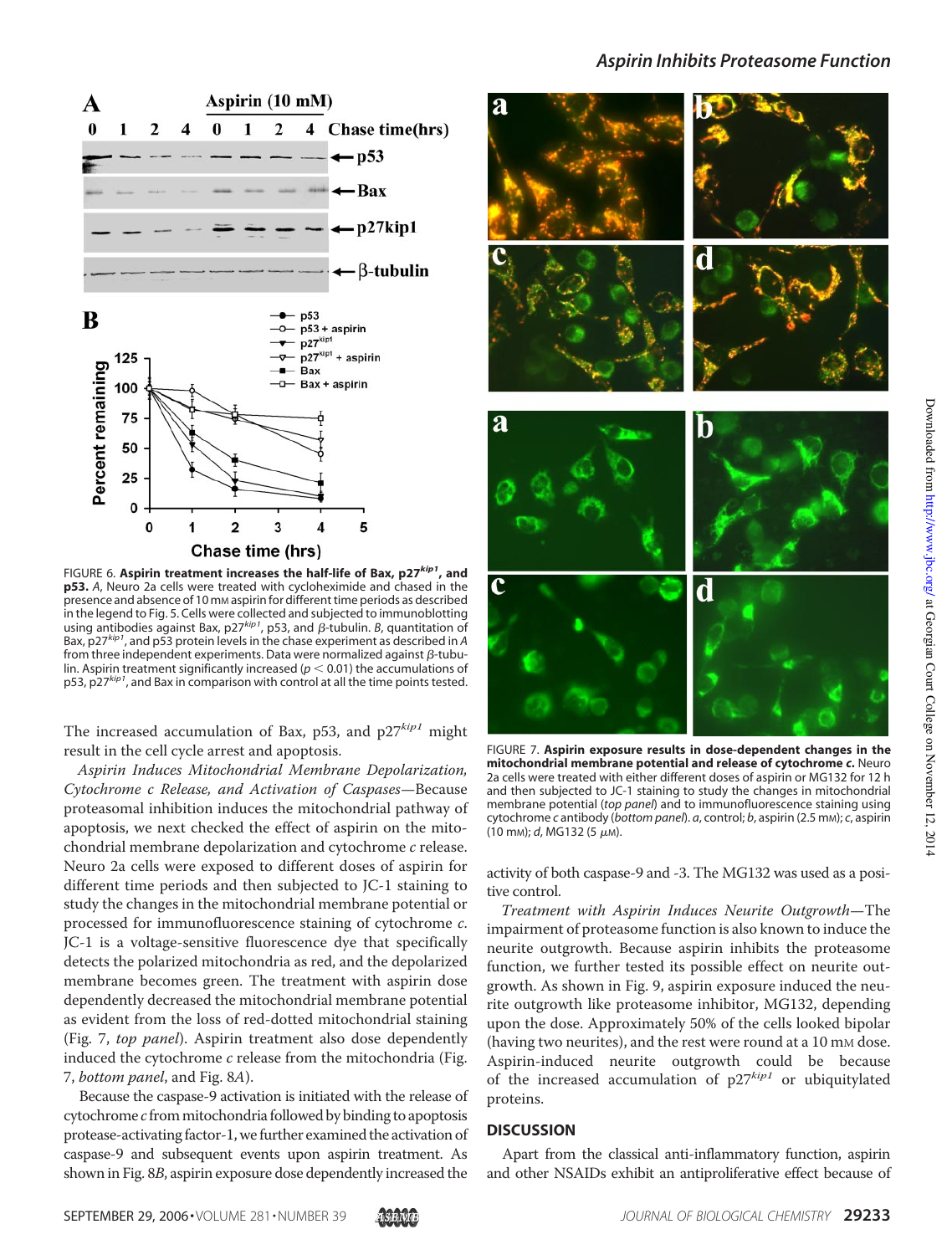

**chondria and activates caspase-9 and -3.** *A*, Neuro 2a cells were treated with either different doses of aspirin or MG132 for 12 h as described in the legend to Fig. 7. The cells were then collected and subjected to subcellular fractionation. The cytosolic fractions were processed for immunoblotting using cytochrome *c* and β-tubulin antibodies. *B*, Neuro 2a cells were plated onto 6-well tissue culture plates, and on the following day, the cells were treated with either different doses of aspirin for 24 h or 10 mm MG132 for 12 h. The cells were then collected and processed for caspase-9 and -3 activity assay.  $*, p < 0.01$  as compared with control.

their ability to induce apoptosis on a variety of cancer cells  $(7-14)$ , but how they induce apoptosis is not well understood. Here we report that aspirin inhibits the proteasome function and causes severe mitochondrial abnormalities. This inhibition of proteasome function by aspirin play an important role in the induction of apoptotic signals and anti-inflammatory responses.

Firstly, we have shown that the exposure to aspirin dose and time dependently inhibits the cellular proteasome function and increases the accumulations of ubiquitylated derivatives of various cellular proteins. The inhibition of proteasome function induced by aspirin correlates well with its effect on cell death. Secondly, we have found that treatment with aspirin inhibits the degradation of destabilized enhanced green fluorescence proteins and also various other cellular substrates of proteasome like Bax,  $I \kappa B$ - $\alpha$ , p53, and  $p27^{kip1}$ . Finally, we have demonstrated the dramatic changes of mitochondrial membrane potential, release of cytochrome c from mitochondria into cytosol, and activation of caspase-9 and -3 upon aspirin exposure, which might be because of the proteasomal malfunction. The dose of aspirin  $(1–5 \text{ mm})$  we used can be measured in the serum of patients treated with aspirin for various chronic inflammatory diseases (38).



FIGURE 9. **Treatment with aspirin induces neurite outgrowth.** Neuro 2a cells were plated onto the chamber slides at subconfluent density. The cells were then treated with different doses of aspirin and MG132 for 8 h. The morphology of the cells was then observed under the microscope.

The released cytochrome  $c$  into the cytosol binds with the apoptosis protease-activating factor-1 and forms the apoptosome complex, which in turn leads to the sequential activation of caspase-9 and -3. In fact, aspirin, like other proteasome inhibitors, has been reported to activate caspase-9 and -3 by inducing the release of mitochondrial cytochrome  $c(10-12, 40, 40)$ 41). Aspirin, like other proteasome inhibitors, also induces the extrinsic pathway of caspase activation (14, 40, 41).

How can aspirin induce mitochondrial cytochrome  $c$  release? Aspirin is reported to up-regulate the expression of Bax (11, 14), which can then translocate from cytosol to the outer mitochondrial membrane and make pores in the mitochondrial membrane to leak cytochrome c. Bax is a substrate of proteasome, and its expression is induced by p53, which is also a substrate of proteasome. Therefore, aspirin-induced proteasomal dysfunction could conceivably cause mitochondrial cytochrome c release by up-regulating Bax and p53 levels because aspirin treatment causes up-regulation of these proteins (8, 11, 14).

Besides Bax and p53, there are several other proteins involved in regulating transcription; growth and apoptosis are substrates of proteasome. Proteasome inhibition also up-regulates the expression of various proteins implicated in the proapoptotic pathway and down-regulates various transcripts involved in cell growth and survival pathways (40, 41). The altered degradation or altered expression of those proteins will definitely affect cell survival and promote apoptosis. Here we have shown that treatment with aspirin leads to an increase in the half-life of Bax, p53, p27 $kip1$ , and IKB- $\alpha$  because of the impaired proteasome function.

Aspirin-induced proteasomal dysfunction could explain several earlier reported effects of aspirin including inhibition of NF- $\kappa$ B activity, cell cycle arrest, and induction of stress response (7–9, 15–17, 21, 22). All these effects can be observed